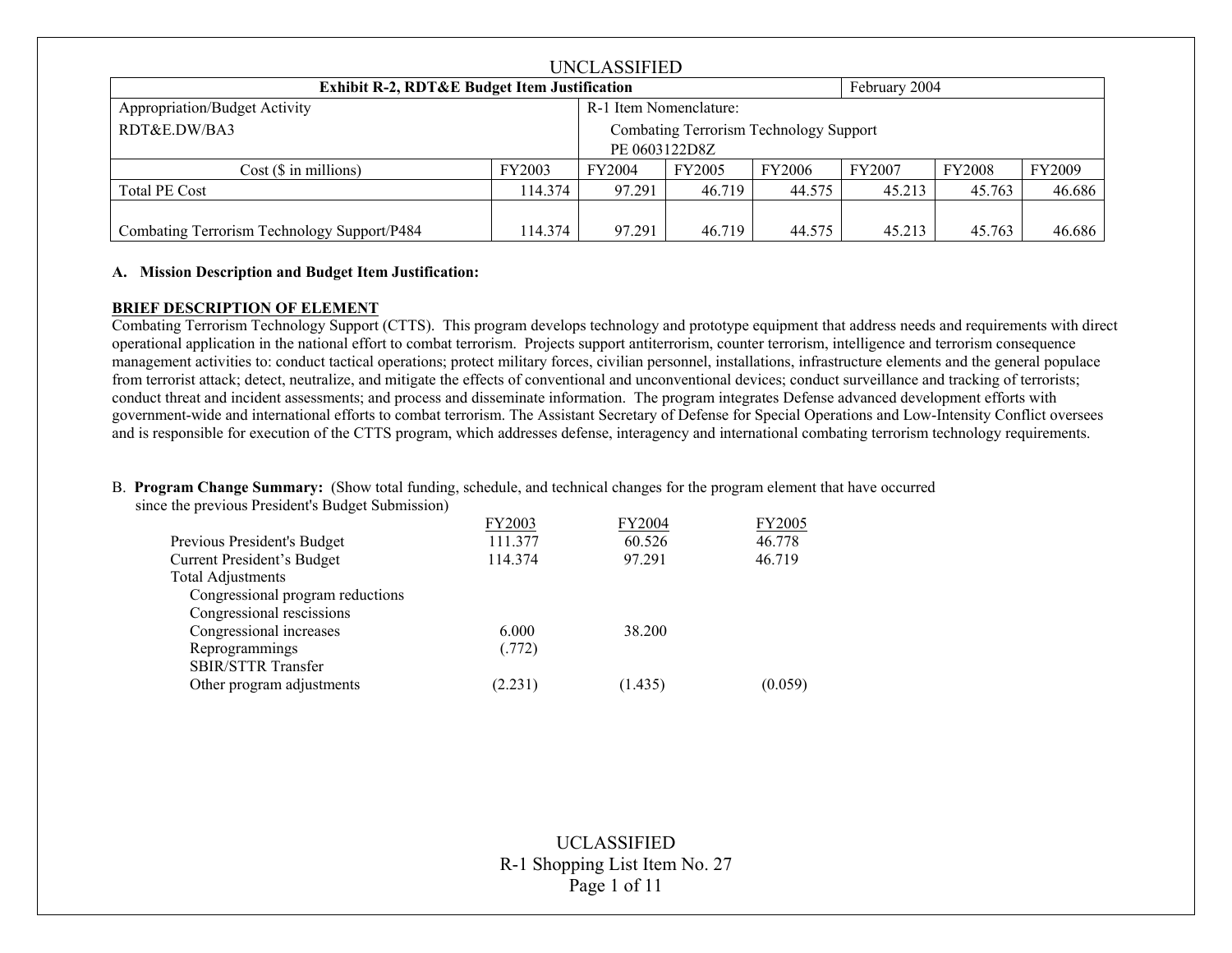| <b>Exhibit R-2a, RDT&amp;E Project Justification</b>            |                                                   |        | February 2004 |        |               |               |        |
|-----------------------------------------------------------------|---------------------------------------------------|--------|---------------|--------|---------------|---------------|--------|
| Project Name and Number<br><b>Appropriation/Budget Activity</b> |                                                   |        |               |        |               |               |        |
| RDT&E.DW/BA3                                                    | Combating Terrorism Technology Support 0603122D8Z |        |               |        |               |               |        |
| Cost(S in millions)                                             | FY2003                                            | FY2004 | <b>FY2005</b> | FY2006 | <b>FY2007</b> | <b>FY2008</b> | FY2009 |
| Combating Terrorism Technology Support                          | 14.374                                            | 97.291 | 46.719        | 44.575 | 45.213        | 45.763        | 46.686 |
|                                                                 |                                                   |        |               |        |               |               |        |

## **A. Mission Description and Budget Item Justification:**

### BRIEF DESCRIPTION OF ELEMENT

P484, Combating Terrorism Technology Support (CTTS). This program develops technology and prototype equipment that address needs and requirements with direct operational application in the national effort to combat terrorism. All projects are distributed among ten mission categories: Chemical, Biological, Radiological, and Nuclear Countermeasures; Explosives Detection; Improvised Device Defeat; Infrastructure Protection; Investigative Support and Forensics; Personnel Protection; Physical Security; Training Technology Development: Surveillance, Collection, and Operations Support; and Tactical Operations Support. This program is a non-system, advanced technology development effort that demonstrates the utility or cost reduction potential of technology when applied to combating terrorism requirements. It includes technology development and proof-of-principle demonstrations in field applications and coordination to transition from development to operational use.

#### **B. Accomplishments/Planned Program**

#### CHEMICAL, BIOLOGICAL, RADIOLOGICAL, AND NUCLEAR COUNTERMEASURES

|                                                        | 2003                   | $\mathbf{H}$     | 2005  |
|--------------------------------------------------------|------------------------|------------------|-------|
|                                                        | <b>TV</b>              | 2004             | гv,   |
| $\sim$<br>Cost<br>shment/<br>'Subtotal<br>ttort/<br>١Г | $\sim$<br>H H H<br>--- | -<br>740<br>. v. | 2.015 |

## FY 2003 Accomplishments:

Completed laboratory and initial field tests of the Electrostatic Decontamination System. Completed laboratory testing of the high-volume aerogel-based sampler system. Demonstrated in the laboratory the distributed chemical sensor capability. Developed a real-time biological agent detector for four biological agents and demonstrated detector at a NIOSH/CDC facility. Developed standard testing protocols and evaluation criteria for building protection CB filters. Designed a portable water treatment system for overseas facilities. Developed building disinfection byproducts database for ozone. Assessed potential for using X-rays to treat luggage to reduce the potential for chance or deliberate introduction of biological warfare (BW) agents. Evaluated the ability of biopreservative material to increase storage life of BW samples across a range of conditions. Developed standard laboratory protocols for seven BW agents in food and for the ability to identify suspected terrorist who have worn protective equipment and terrorists who have worked with plutonium or enriched uranium. Completed testing of the small-room protection chemical, biological and radiological (CBR) filtration system; verification and validation of urban dispersion model to be used as a CB Planning Tool; tool for food safety managers on the viability and stability of BW agents in food. Qualified additional design for CB escape hoods and conducted development, testing, and evaluation of escape mask designs. Delivered advanced low-cost self-indicating casualty radiation dosimeter; software to assess the cost-effectiveness of building renovations to improve CB protection; and mass decontamination protocols.

# UCLASSIFIED R-1 Shopping List Item No. 27 Page 2 of 11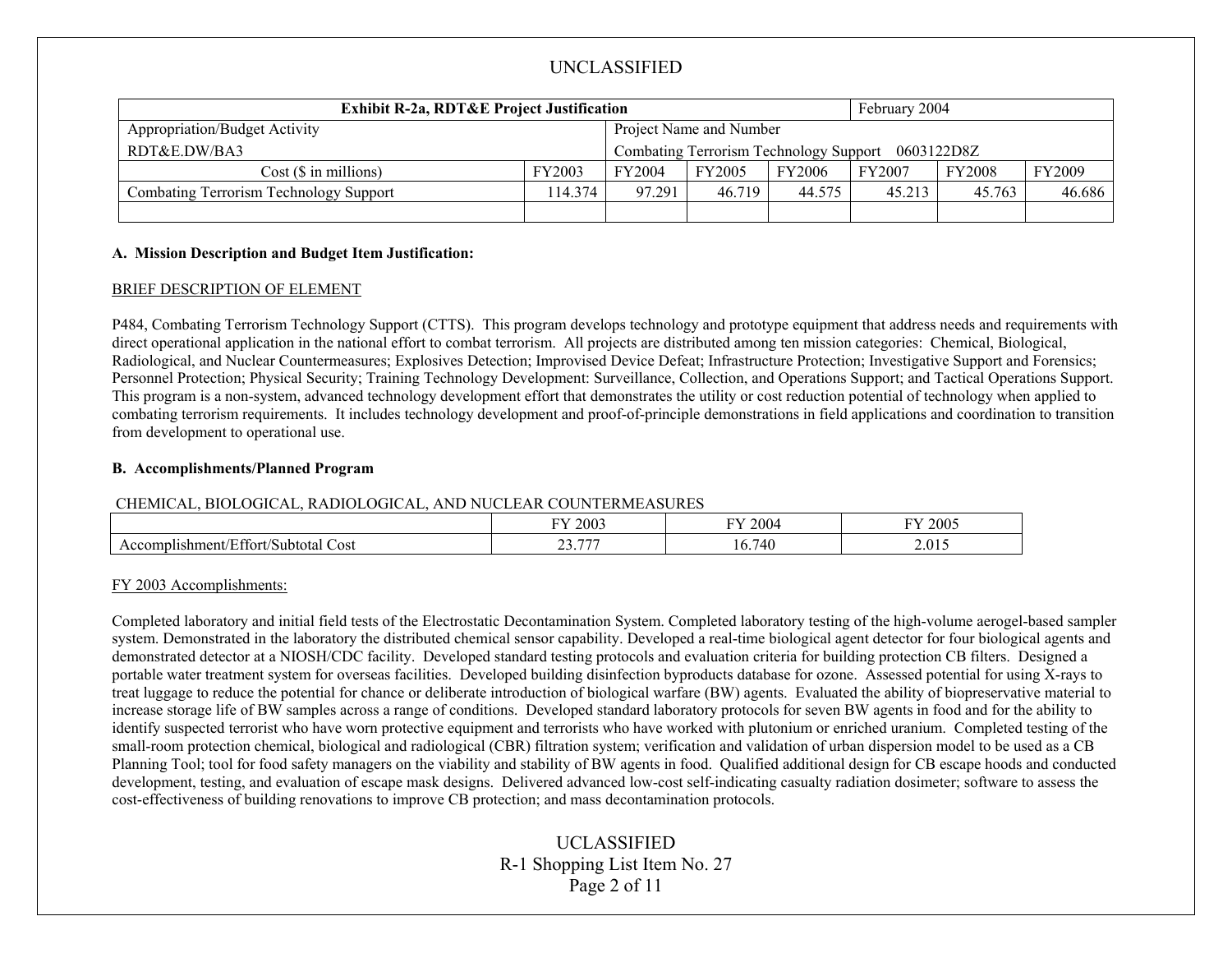#### FY 2004 Plans:

Conduct toxicity testing on the Electrostatic Decontamination System and field testing on the high-volume aerogel-based sampler collection system for aerosolized BW agents. Develop field methods to quantify an individual's exposure to ionizing radiation and advanced protective clothing for incident response. Develop a tactical self-contained breathing apparatus (SCBA) for use by specialized response teams requiring enhanced respiratory protection. Develop high-volume air and water sampling systems for BW and CW agents. Conduct laboratory tests of a distributed chemical sensing system, a real-time maritime toxic industrial chemical (TIC) detector, and tools to improve the detection of foodborne attacks and advanced BW detection devices. Complete design and testing of a heat stress calculator for use by safety officers to manage worker heat-related health conditions. Test the portable water treatment system for overseas facilities and a cold plasma decontamination of high-value items. Complete the building disinfection byproducts database. Complete design review of the personal hydration CBR filtration system. Validate standard laboratory protocols for analyzing chemical protective filters for buildings. Continue testing of new designs for CB escape hoods. Develop a system to collect and detect biological agents in aqueous environments. Field-test biological agent preservation system and a real-time biological agent detector for aerosolized BW agents.

## FY 2005 Plans:

Field-test the distributed chemical sensing system, the real-time maritime TIC detector, the tactical SCBA for specialized response units, and advanced protective clothing for incident response personnel. Validate methods for quantifying personal exposure to ionizing radiation. Validate tools to improve the detection of foodborne attacks and advanced BW detection devices and the statistical tool for sampling of contaminated facilities. Conduct live-agent testing of the personal hydration CBR filtration system. Test an advanced high-volume air and water sampling system for BW and CW agents. Conduct laboratory and field testing on the system to collect and detect biological agents in aqueous environments.

#### EXPLOSIVES DETECTION

|                                                       | 2003             | $200-$<br>T T T     | 2005<br>гτ                     |
|-------------------------------------------------------|------------------|---------------------|--------------------------------|
| $\sim$<br>Cost<br>hment<br>`ubtotai<br>:tort<br>ונוור | $\sim$<br>12.546 | $\overline{A}$<br>. | $\sim$ $\sim$ $\sim$<br>ے بے ر |

#### FY 2003 Accomplishments:

Validated the capability of nuclear quadrupole resonance (NQR) portal to detect sheet explosives. Demonstrated capability to produce marking agents at lower cost. Characterized NQR enhancements for false alarm reduction in computed tomographic (CT) explosive detection systems.

#### FY 2004 Plans:

Integrate multiple explosives and weapons detection technologies into one portal. Demonstrate NQR computed tomographic (CT) explosive detection system with enhanced false alarm reduction capability. Evaluate NQR technology for detection of large vehicle bombs. Research and evaluate technologies for detection of explosives in cargo. Research and evaluate new technologies for screening bottles for explosives and hazardous materials. Develop methods to improve canine handler selection and training. Characterize canine ability to generalize from domestic to foreign explosives.

# UCLASSIFIED R-1 Shopping List Item No. 27 Page 3 of 11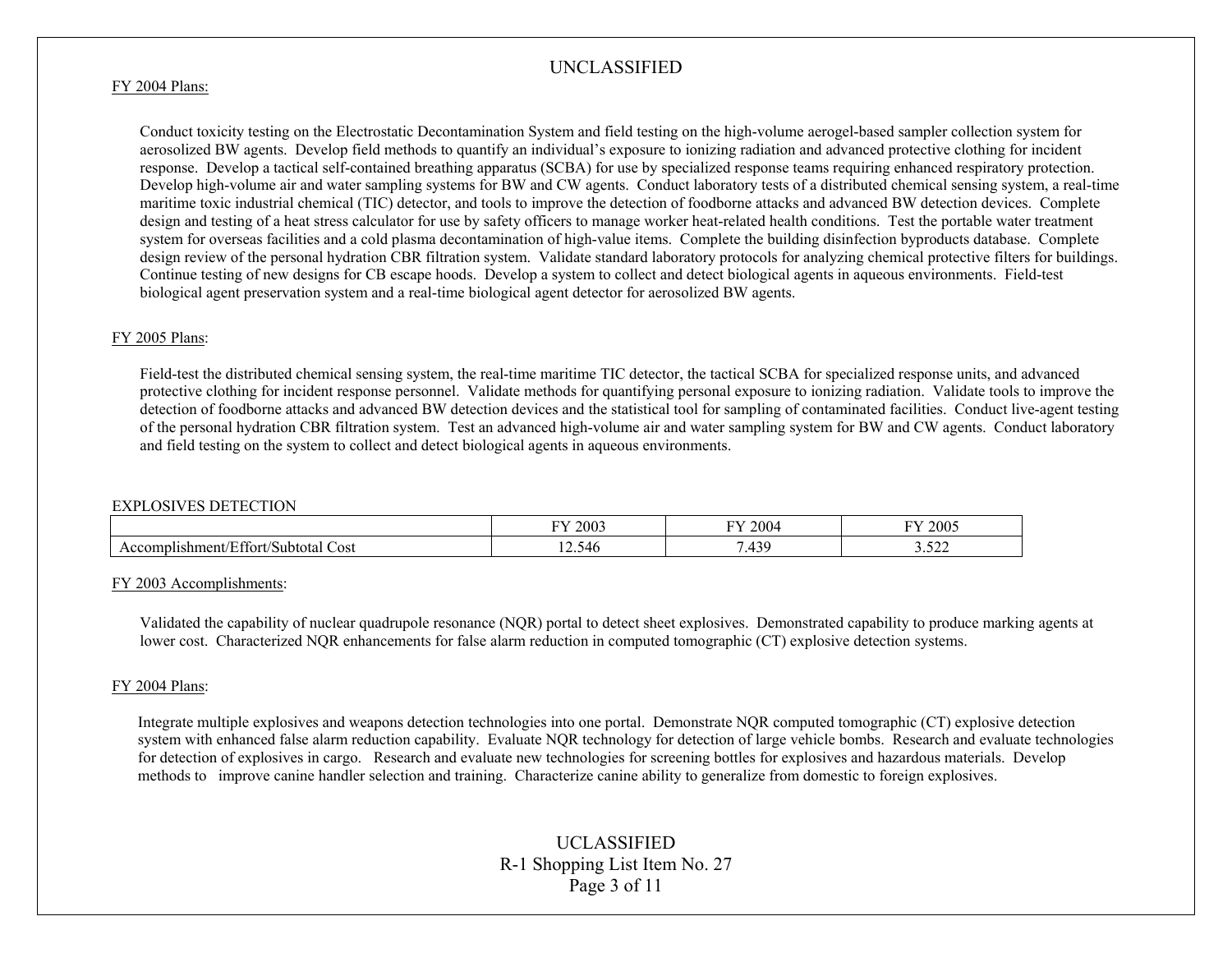#### FY 2005 Plans:

Develop prototype explosives and weapons detection portal. Validate NQR computed tomographic (CT) explosive detection system with enhanced false alarm reduction capability. Demonstrate system for explosive detection in aircraft cargo containers. Demonstrate system for screening bottles for explosives and hazardous materials.

#### IMPROVISED DEVICE DEFEAT

|                                                                     | $\mathbf{r}$<br>$\Omega$<br>ZUU2 | 200<br>$- - -$              | 200 <sup>2</sup>             |
|---------------------------------------------------------------------|----------------------------------|-----------------------------|------------------------------|
| $\sim$<br>.shm<br>Cost<br>$"$ eni.<br>Subtotal<br>∩n<br>١r<br>:tort | QQ<br>$\sim$                     | $\sim$<br>$\cdot\, \cdot\,$ | 15 <sub>4</sub><br>$\ddotsc$ |

#### FY 2003 Accomplishments:

Developed and fielded an urban explosive magazine for storage of rapid response explosively driven render safe tools; a low cost .357 caliber micro disrupter; and an EOD expeditionary backpack for technicians to safely carry explosives, detonators, disruptors, cartridges and support tools necessary for EOD missions. Developed target recognition algorithms for detection and identification of potential IED components. Demonstrated and tested an automated information system to access and extract threat assessment, render safe data and disposal procedures. Conducted an Interagency Suicide Bomber Working Group meeting to develop best practice guidelines, address critical national coordination requirements and identify capability gaps related to the threat of person- or vehicle-borne suicide bombings in the U.S. The working group resulted in the development of a comprehensive suicide bomber information database and recommended SOPs.

#### FY 2004 Plans:

Complete testing for downsized high-energy access and disablement device. Complete characterization of several precision disruption tools. Complete development of a recoilless variable velocity disruption system for remote controlled vehicles; Develop an easy to use web-based interface allowing secure, password-protected access to a comprehensive database of IED reports, operational reports, publications and open source threat information; a Standoff Connectivity Control Unit (SCCU) to provide backward compatibility of existing sensor technology with analog robotic systems; and an integrated portable diagnostics system and electronic fusing disruption system. Field the Next Generation EOD Remote Controlled Vehicle advanced concept demonstrator for evaluation. Conduct a full field technical and operational assessment of EOD remote controlled vehicles to identify and quantify user requirements, to ensure comprehensive consideration and acceptance of NGEODRCV. Develop a fragmentation free micro-detonator. Expand scope of enhanced novel explosives characterization to include thermobaric effects, structural response and personnel injury probabilities.

#### FY 2005 Plans:

Conduct characterization of several disruption and breaching tools. Evaluate and test existing ballistic vest, helmet and face shields against explosive device detonation. Complete the assessment of EOD remote controlled vehicles. Deliver analysis of data to military services to facilitate purchase of next generation of remote controlled vehicles. Develop a dynamic entry warning device for breaching teams. Expand scope of detection methods, applications and characterizations of IED electronic components. Field easy to use, web-based interface allowing secure, password-protected access to a comprehensive database of IED reports. Characterize advanced IED arming and firing systems.

# UCLASSIFIED R-1 Shopping List Item No. 27 Page 4 of 11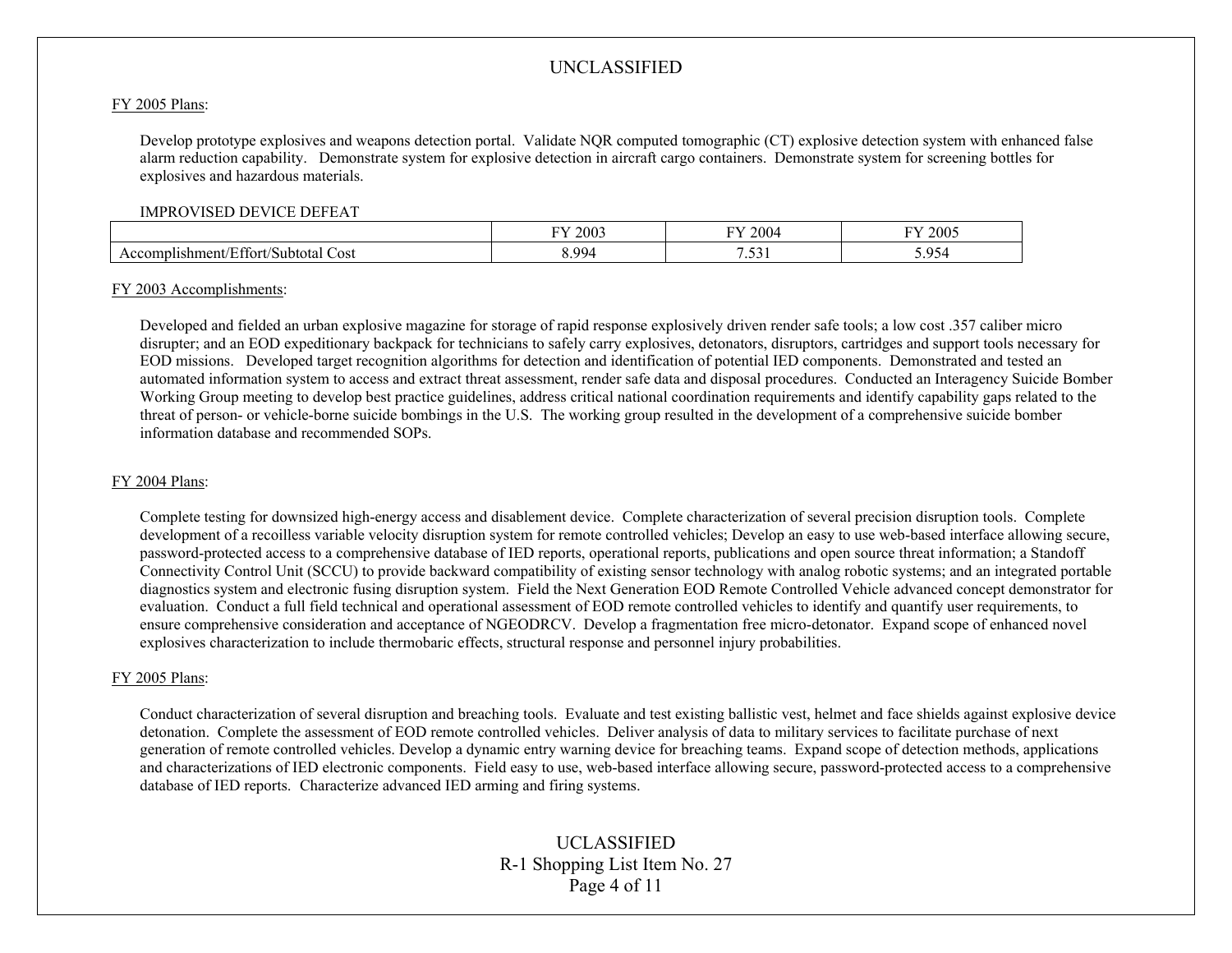#### INFRASTRUCTURE PROTECTION

|                                                                     | 2003  | 2004            | 2005  |
|---------------------------------------------------------------------|-------|-----------------|-------|
|                                                                     | T T T | T T T           | гτ    |
| Effort/Subtotal<br>$\sqrt{2}$<br>Cost<br>$1$ shment/<br>$\sim$ 100. | .705  | $-$<br><u>.</u> | 1.901 |

#### FY 2003 Accomplishments:

Completed a RFW vulnerability site assessment guide. The water flow modeling system was refined and distributed to various US cities, governments, and municipalities.

### FY 2004 Plans:

Develop tools to monitor propagation of malicious computer software code, as well as to monitor and defend external networks against large-scale attacks. Complete encryption algorithm suite for supervisory control and data acquisition (SCADA) system protection and provide recommendations to industry. Develop a secure teleconferencing bridge to allow for the safe communications and passing of sensitive information. Continue vulnerability assessment of critical infrastructures to the effects of RFW.

### FY 2005 Plans:

Continue research and development of methods to protect critical infrastructure systems against malicious attack. Continue to improve methods of protection, detection, mitigation, and recovery from attacks on networks. Continue to research and develop systems to provide vulnerability models and assessments for networks and infrastructure systems. Commence development of interdependency model between all critical infrastructures to include communication networks, electric power, water, natural gas, and petroleum.

## INVESTIGATIVE SUPPORT AND FORENSICS

|                                                                | FY 2003                         | <sup>v</sup> Y 2004        | 2005<br>.                       |
|----------------------------------------------------------------|---------------------------------|----------------------------|---------------------------------|
| Effort/Subtotal<br>$\sqrt{2}$<br>Cost<br>IIshment/I<br>,,,,,,, | $\overline{1}$<br><u>v. 175</u> | $\epsilon$<br><u>J.VJI</u> | $\Omega$<br>ч.<br>J.J <i>LJ</i> |

## FY 2003 Accomplishments:

Evaluated peroxide-based explosives for post-blast forensics. Distributed controls from residue background analysis to explosive examiners. Characterized and catalogued improvised explosive device components for examiners. Collected data for pipe bomb investigative reference. Fielded hyper spectral document imager prototype and automated handwriting examination system. Determined statistical "ground truth" for print matching criteria. Published standardized latent print evaluation criteria, as well as procedures for ink dating, float glass exams, and handwriting comparison of different language character sets. Began performance testing of computer forensic tools. Continued to develop next generation audio, visual, facial recognition, and computer forensic tools. Designed passive RF tag.

## FY 2004 Plans:

Populate data reference with stable isotope signatures of explosives, post-blast forensics of peroxide-based explosives, IED component imagery, and residue background controls. Field next generation audio and visual enhancement tools; continue to develop forensic computer-aided facial recognition and

> UCLASSIFIED R-1 Shopping List Item No. 27 Page 5 of 11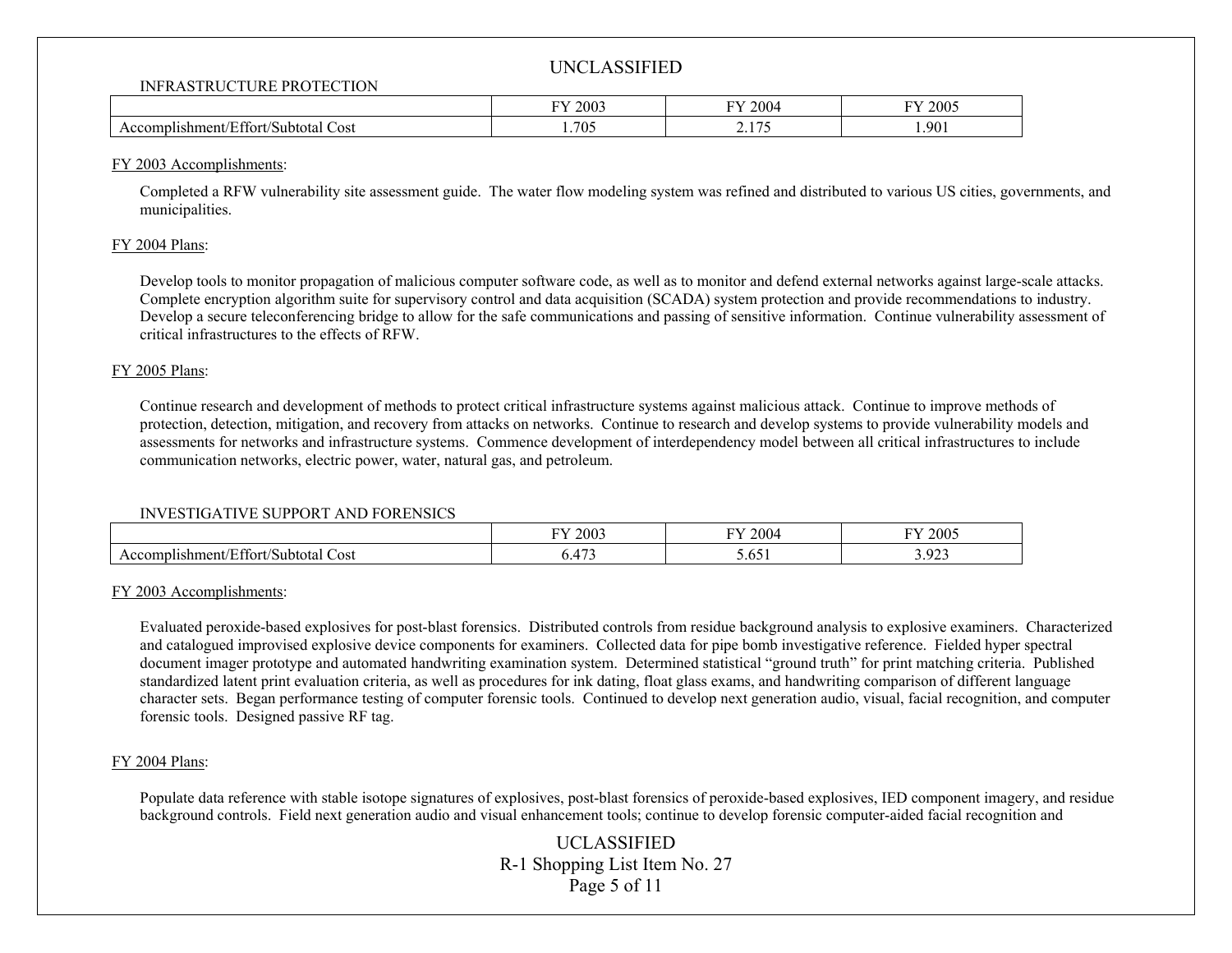advanced data recovery tools. Demonstrate link analysis of computer data through read back signals and computer password decryption. Design validation tests for ensuring court admissibility of forensic document examinations. Develop prototype of eye movement based detection of prior knowledge. Field prototype automated multilingual speaker recognition software. Develop remote polygraphy and non-contact facial temperature detection of deception techniques. Publish enhanced DNA and bio-hazard recovery and analysis protocols and procedures for trace analysis of conventional/novel ammunition. Validate new gunshot residue methods.

### FY 2005 Plans:

Develop forensic facial recognition technology, advanced data recovery tools, and forensic services preparedness for mass disasters guide. Expand and publish pipe bomb investigative reference database and field reference card. Field remote polygraphy and non-contact facial temperature detection of deception techniques, as well as password counter encryption tool. Fabricate pocket kit for human identification in the field. Collect stable isotopic ratio data on foreign explosives and ignitable liquids for quadrilateral data repository. Develop prototype systems for all source investigative link analysis, high resolution facial imaging for human identification, individual video camera identification, and photo based terrorism scene modeling. Devise method to detect steganography with image files created by other steganography applications.

#### PERSONNEL PROTECTION

|                                                                 | <b>TV</b>               | T T                          | 2005  |
|-----------------------------------------------------------------|-------------------------|------------------------------|-------|
|                                                                 | 2003                    | $200-$                       | EV.   |
| $\sim$<br>-<br>Cost<br>'Subtotal<br>complishment/Effort/<br>Acc | $\sim$ $\sim$<br>.<br>. | 71C<br><b>10</b><br><u>.</u> | 3.304 |

### FY 2003 Accomplishments:

Completed a significant upgrade to the portable shield and delivered systems to users for operational validation. Completed a study and analysis of female body armor for torso blunt injury protection, provided findings for consideration in the NIJ Body Armor Standards. Completed field test and demonstration of the vehicle blast model. The results will be considered for future testing. Completed initial improvements and conducted operational field-tests of upgraded cooling system used under body armor, bomb squad protective suits, and other protective garments. This system has been provided to support operations in Iraq for further evaluation. Completed initial transparent armor validation testing. Completed an initial demonstration and assessment of laser detection, threat evaluation system. Initiated a developmental initiative using millimeter wave imaging technology to provide stand-off detection and monitoring of personnel carrying concealed weapons. Continued development of multi-hit test protocol for testing body armor by updating testing procedures and upgrading test instrumentation, based on threat and technology enhancements. Initiated a comprehensive effort to define an armored vehicle standard (VIP), which includes ballistic, blast testing protocols, vehicle performance, and transparent armor requirements.

## FY 2004 Plans:

Complete demonstration of full-scale reduced weight transparent armor applications in a selected vehicle. Promulgate preliminary armored passenger vehicle standards to begin integration into a National Standard. Complete validation testing of transparent armor design model. Continue development and integration of enabling technologies for Instantaneous Personnel Protection System. Demonstrate practical application of laser detection and warning and sniper detection and locating concepts. Continue introduction of advanced technologies to upgrade systems that provide monitoring and warning support to VIP installations. Demonstrate preliminary concepts for standoff monitoring of personnel for concealed weapons. Begin analyses and characterization of frangible ammunition. Evaluate methods to provide collective protection in standard vehicles against chemical agents. Begin evaluation of advanced concepts for transparent armor using fused spheres. Conduct ballistic testing of large pieces of spinel.

# UCLASSIFIED R-1 Shopping List Item No. 27 Page 6 of 11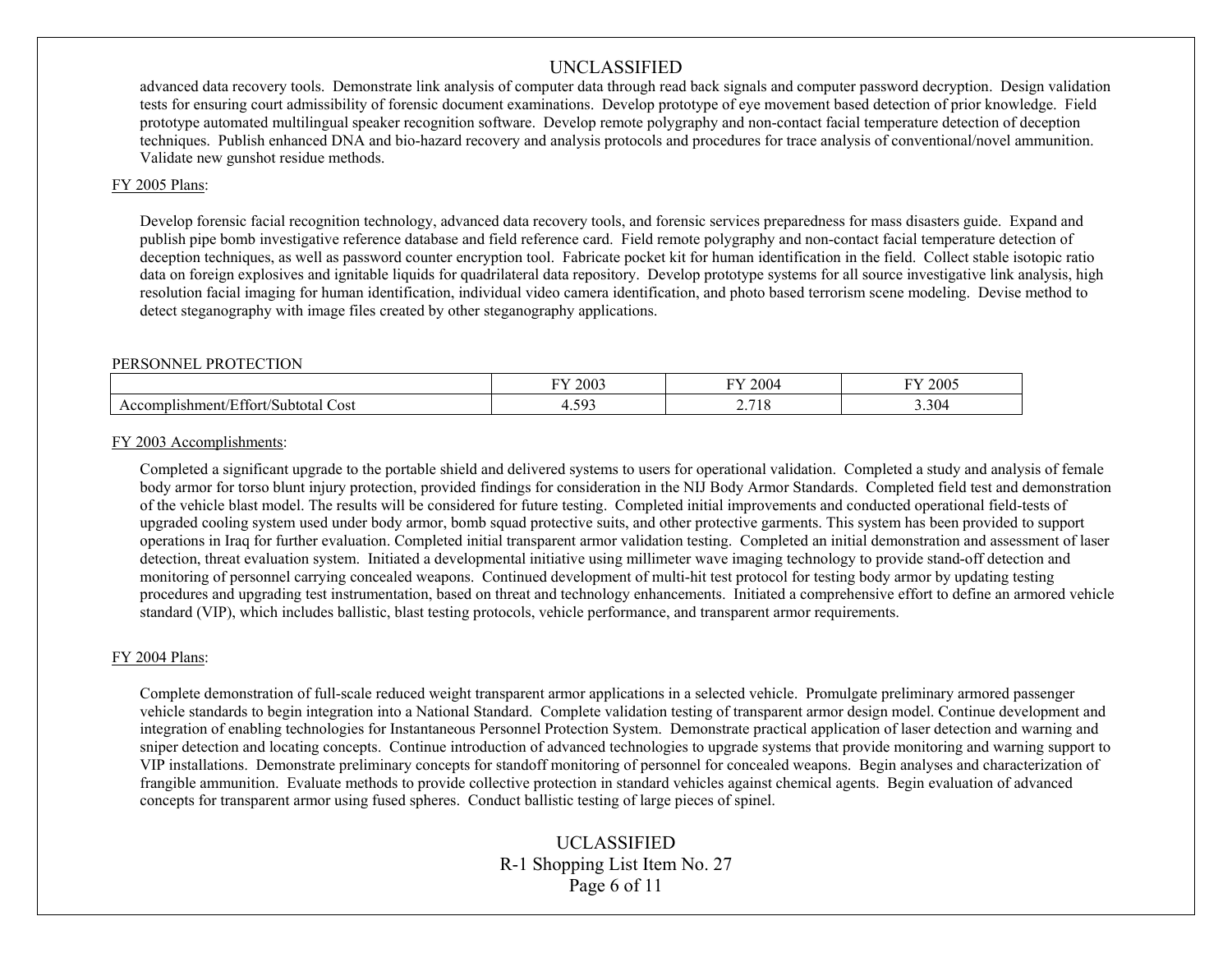#### FY 2005 Plans:

Integrate armored passenger vehicle standards into National Standard. Complete development of Instantaneous Personnel Protection System. Continue characterization of frangible ammunition and include effects on standard body and vehicle armor systems. Validate concepts for standoff monitoring of personnel for concealed weapons. Complete development of advanced sphere-based transparent armor for practical applications. Continue assessment and implementation of vehicle systems that will provide protection against chemical agents.

#### PHYSICAL SECURITY

|                                               | $-1$<br>2003                      | 2004<br>T | 2005            |
|-----------------------------------------------|-----------------------------------|-----------|-----------------|
| Cost<br>lishment/<br>∸ttori.<br>Subtotal<br>л | $\sim$ $\sim$ $\sim$<br>ററ<br>້⇔ີ | 741       | 18 <sup>c</sup> |

#### FY 2003 Accomplishments:

Conducted a CONUS operational evaluation of an advanced entry-point vehicle/driver identification system. Commenced development of an automated, portable, walk-through metal detector tester. Conducted a CONUS deployment and operational evaluation of vessel identification and positioning system for port security and initiated system integration with water- and land-based radar sources. Began development of inspection/screening guides for rail car explosives detection and for personnel screening at entry points. Initiated operational testing of a perimeter early warning and intruder detection system using standard visual and thermal imaging as well as motion detection. Commenced development of an integrated aerial and ground video monitoring system for perimeter security. Continued development of a prototype wireless tactical video surveillance system for perimeter intrusion detection. Continued development of a self-sustaining, industry-funded system for testing commercial intrusion detection devices. Continued development of a prototype perimeter intrusion detection system utilizing airport ground surveillance radar. Continued development of a light-weight, portable boom and underwater intrusion detection system to protect ships from underwater swimmers and small boats loaded with explosives. Completed market survey of video detection and assessment systems for identifying potential vehicle bombs near buildings. Commenced development of a blast simulator to test the effect of blast pressures on walls and columns without the use of explosives. Performed blast tests on redesigned and/or retrofitted structural (e.g., walls, columns, and floors) and non-structural (e.g., windows) building components to evaluate blast effects using conventional high explosives.

#### FY 2004 Plans:

Conduct an OCONUS operational evaluation of an advanced entry-point vehicle/driver identification system. Conduct an OCONUS deployment and operational evaluation of vessel identification and positioning system for port security. Conduct an evaluation of a commercial, automated, under-vehicle inspection system. Continue development of and demonstrate an automated, portable, walk-through metal detector tester. Develop and demonstrate a vehicle image recognition module for entry point screening. Publish and disseminate inspection/screening guides for rail car explosives detection and for personnel screening at entry points. Develop a handheld scanner using ground penetrating radar technology to detect metallic and non-metallic weapons on an individual. Continue development of an industry-funded, self-sustaining testing program for commercial intrusion detection systems. Manufacture and field test a light-weight, portable boom and underwater intrusion detection system to protect ships. Continue development of a prototype perimeter intrusion detection system utilizing airport ground surveillance radar. Continue development of an integrated aerial and ground video monitoring system for perimeter security. Complete development of a prototype wireless tactical video surveillance system for perimeter intrusion detection. Conduct an operational evaluation of video detection and assessment systems for identifying potential vehicle bombs near buildings. Improve structural designs and validate modeling simulations by performing blast tests on interior walls, columns, and other structural and non-structural components using conventional high

# UCLASSIFIED R-1 Shopping List Item No. 27 Page 7 of 11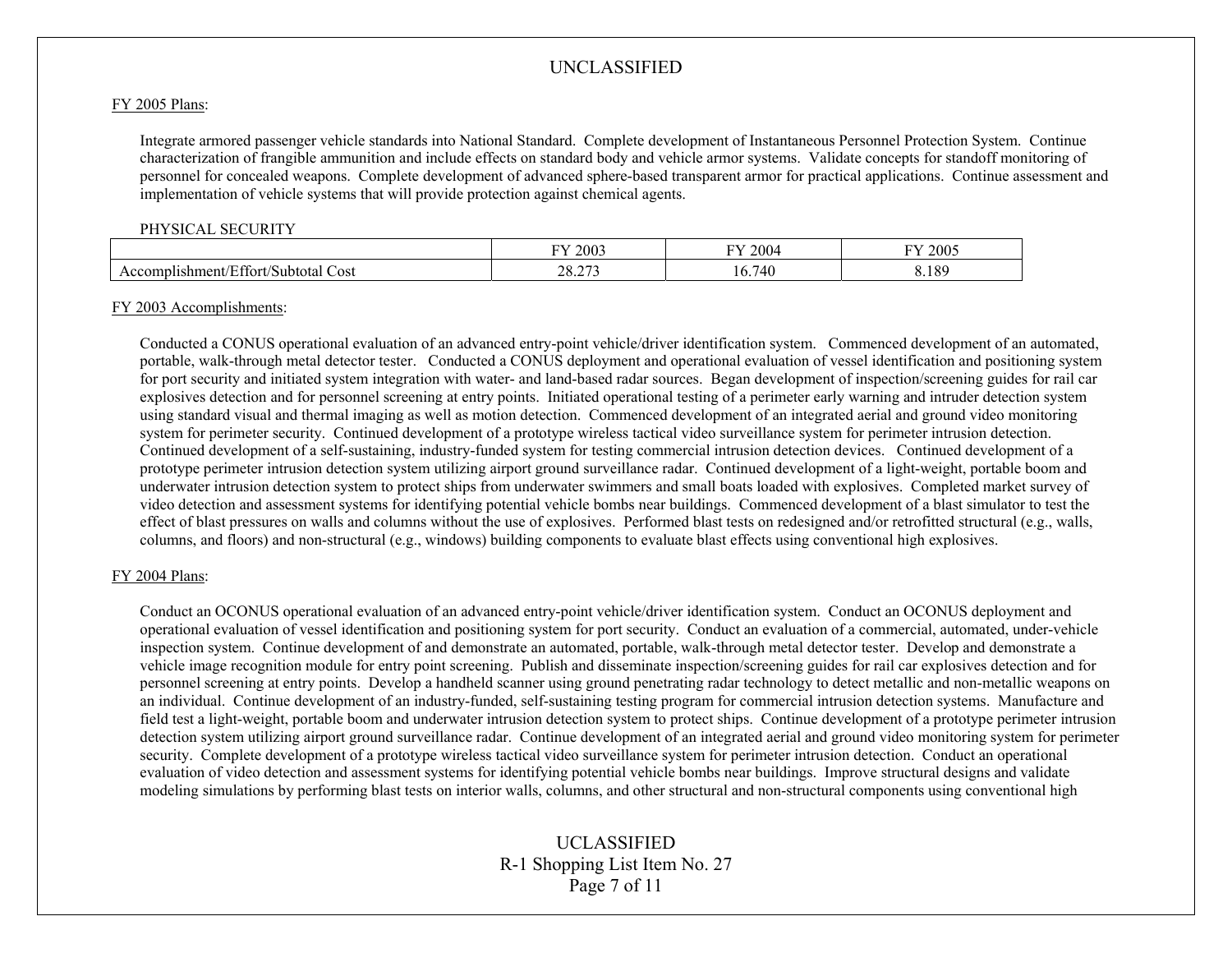explosives and enhanced novel explosives. Calibrate blast simulator to mimic the effects of enhanced novel explosives and conventional explosives at varying standoff distances and blast strengths.

## FY 2005 Plans:

Investigate technologies and techniques to perform stand-off screening of vehicles and personnel for contraband to better protect screening personnel. Develop an improved, automated under-vehicle inspection system. Continue development of a perimeter security ground and aerial video monitoring system. Complete and demonstrate a prototype perimeter intrusion detection system utilizing airport ground surveillance radar. Develop a rapidly deployable wire barrier system (to establish temporary perimeters) and a rapidly deployable intrusion detection system (to protect high value and sensitive assets) for U.S. expeditionary forces. Support development of an integrated wide-area security system for airports and seaports. Transition a self-sustaining system for testing intrusion detection devices to private industry. Test walls, columns, and other structural elements of buildings with a blast simulator to produce high-quality, reproducible data for use in computer model validation. Identify relevant COTS blast mitigation technologies, test their applicability against conventional high explosives and novel enhanced explosives, certify results, and convert the information into useful engineering guidance and code.

## SURVEILLANCE, COLLECTION, AND OPERATIONS SUPPORT

|                                                       | $\nabla$ Y 2003 | $Y_{\rm Y}$ 2004                         | FY 2005 |
|-------------------------------------------------------|-----------------|------------------------------------------|---------|
| :ffort/S<br>Cost<br>Accomp.<br>∤lıshment∕<br>Subtotal | 12.051          | $\sim$ $\sim$ $\sim$<br>$\cdot$ $-$<br>. | 7.206   |

## FY 2003 Accomplishments:

Enhanced facial recognition technology for use in surveillance systems to better identify terrorists. Delivered intelligence analyst visualization tool for enhanced content analysis. Developed Multimedia Alert Processing System (MAPS) to monitor, collect and deconflict information from domestic and international broadcasts, especially where timeliness of the collected information is critical.

## FY 2004 Plans:

Enhance monitoring of multimedia broadcast information. Continue to integrate facial recognition technology into surveillance systems. Continue to improve intelligence analyst automation tools for dealing with large volumes of data including video and audio and including speech technology aids. Improve the capabilities for clandestine collection and enhancement of video and audio surveillance. Continue development of tagging, tracking and locating and unattended ground sensors, including the development of the necessary communication links and power sources. Continue to improve name recognition technology and include facial recognition and speech technology as well as other biometrics to assist in identifying terrorists on a watchlist.

## FY 2005 Plans:

Continue to integrate facial recognition technology into surveillance systems. Continue to improve intelligence analyst automation tools for dealing with large volumes of data including video and audio and including speech technology aids. Continue development of tagging, tracking and locating and unattended ground sensors, including the development of the necessary communication links and power sources.

# UCLASSIFIED R-1 Shopping List Item No. 27 Page 8 of 11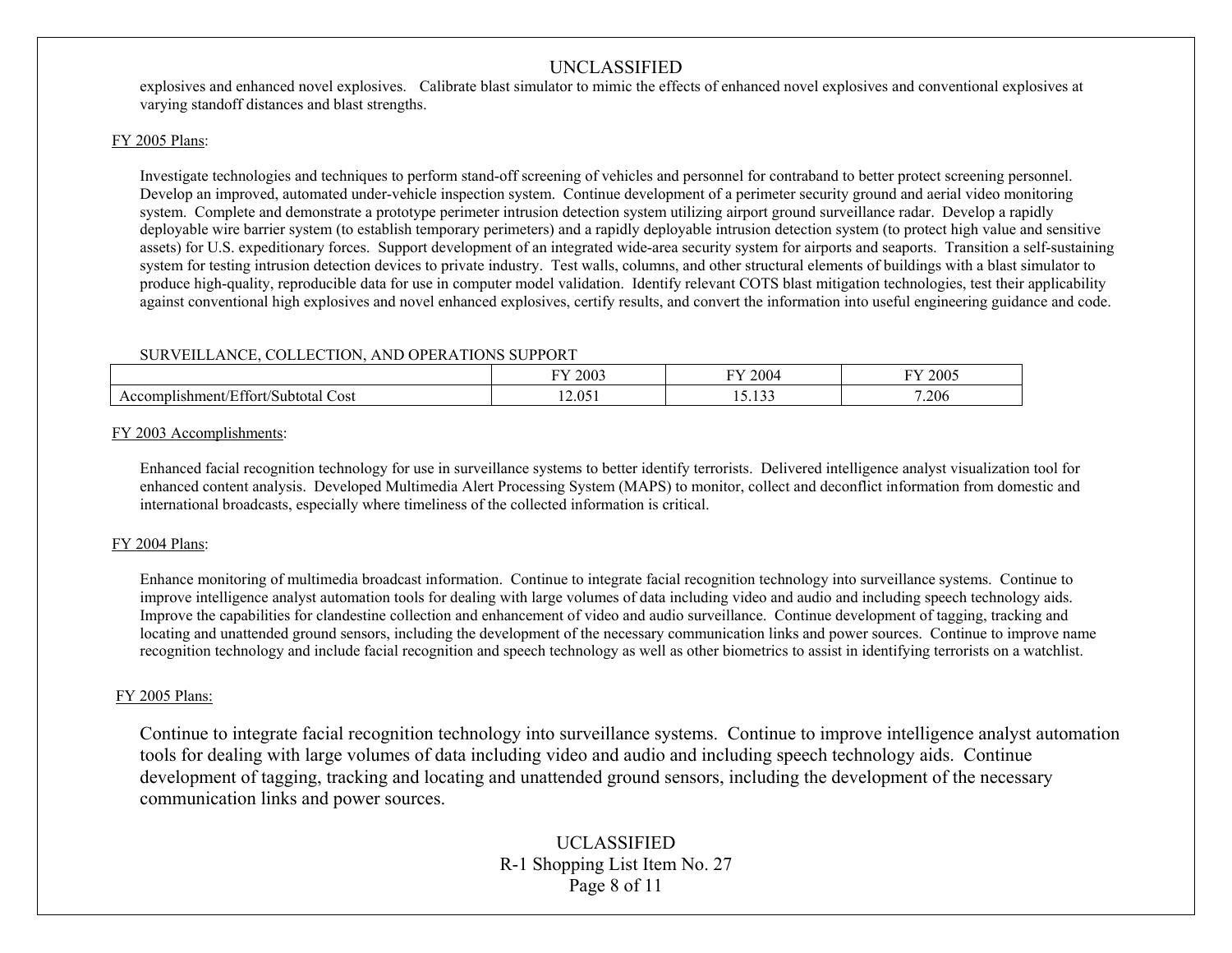## TACTICAL OPERATIONS SUPPORT

|                                                                         | <b>TIT</b><br>2003<br>$\cdot$              | 2004<br>$\mathbf{H}$ | 2005<br>$\cdot$  |
|-------------------------------------------------------------------------|--------------------------------------------|----------------------|------------------|
| $\sim$ $\sim$<br>$\epsilon$<br>Cost<br>ishment/l<br>Subtotal<br>:ttort/ | $\overline{\phantom{a}}$<br>$\sim$<br>.622 | 3.986<br>. .         | $\sim$<br>,,,,,, |

### FY 2003 Accomplishments:

Delivered first sets of production image intensifier tubes for install into existing night vision systems (small arms weapons and operator worn systems). Completed initial ammunition testing for an initial prototype advanced close quarter battle carbine. Completed testing and delivery of a wireless, low probability of intercept/detect communications system for high-speed assault craft. Completed the design of a fiber optic antenna extension to support remote positioning of the transmitter/receiver from antennas and began transition to production. Completed and delivered a prototype rifle-mounted video and thermal image display system Completed a comprehensive evaluation of a broad range of hand-held radiation detection instruments using the latest ANSI standards. Initiated design for eye protective measures against hostile laser systems for high-powered binoculars and similar augmentation systems. Continued development of several new and innovative advanced breaching techniques and systems designed to support rapid breaching with reduced collateral damage. Continued to evaluate and assess emerging technologies, methods, and prototype systems that will support high-fidelity imaging through various wall construction techniques to support tactical decision-making. Initiated the development of an observation system that will locate sniper position based on the weapon muzzle flash. Using Congressional funding completed the first full-scale multi-agency field exercise in California to demonstrate interagency operation and inserted several emerging technology enablers. This exercise sets the stage for future exercises with different scenarios. Completed comprehensive tactical survey of selected high visibility installations for Navy Region Southwest to support the coordination of applicable response teams in reaction to a terrorist event, using Congressional funding.

## FY 2004 Plans:

Complete fiber optic antenna system and begin evaluation of the system. Deliver advanced sensor fusion weapon sights. Continue development of small personal navigation system that will work in GPS-denied environments. Continue assessment and develop prototype systems that will support imaging through various construction walls in support of tactical decision-making. Conduct field evaluations and deliver prototype system that measures cross wind effect on projectile trajectory and provides aim point correction. Deliver advance lightweight combat helmet for SOF applications. Deliver reduced size and improved tactical communications systems for SOF applications.

## FY 2005 Plans:

Standardize advanced breaching concepts that improve access time with reduced collateral damage. Deliver system that will support imaging through various construction walls in support of tactical decision-making.

> UCLASSIFIED R-1 Shopping List Item No. 27 Page 9 of 11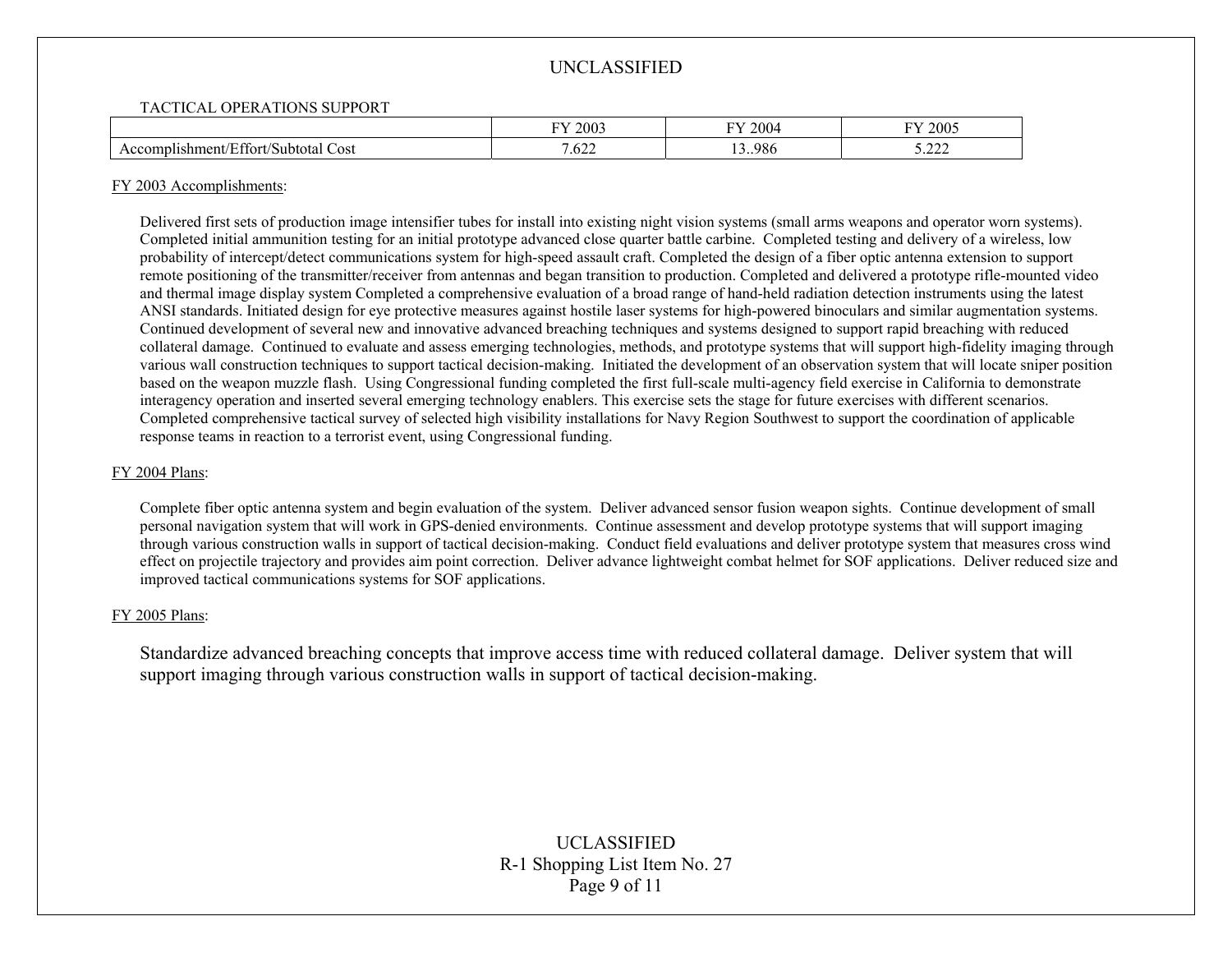#### TRAINING TECHNOLOGY DEVELOPMENT

|                                                                                 | <b>TIT</b><br>2003 | T<br>2004                     | FY 2005 |
|---------------------------------------------------------------------------------|--------------------|-------------------------------|---------|
| $\sim$<br>$\sqrt{ }$<br>ushment/Effort/<br>Cost<br>'Subtotal<br>∠or<br>$\cdots$ |                    | $\Lambda$<br>$\prime$<br>2.TZ | .800    |

### FY 2004 Plans:

Develop training technologies, aids, devices, and simulations in support of the Global War on Terrorism. Design intelligent, open communication architectures, environments, tools, and services to enable the production and dissemination of combating terrorism mission support information and training. Develop Advanced Distributed Learning (ADL) training to support Management of Agricultural Biological Terrorism Incidents; Food Protection and Security for Critical and Overseas Facilities; CBRNE Awareness for DoD Installations; Combating Terrorism Operations; and CBRNE Installation Response Personnel. Develop training aids and devices to support fielded and transitioning TSWG technologies. Provide cross platform training delivery capabilities to enhance joint training across the Services. Field ADL training in support of WMD Laboratory Technicians; Small Watercraft Inspection Operations; Personnel Search Operations; Railway Inspection Operations; Suicide Bomber Awareness; and Psychological Aspects of WMD Incidents and Terrorism. Demonstrate the feasibility of providing critical skill sets to response personnel through integrated Federal and University developed training delivered via ADL technologies.

## FY 2005 Plans:

Continue to develop Advanced Distributed Learning (ADL) delivery architectures and associated services to increase the promulgation of combating terrorism mission performance support and training. Continue to develop training aids and devices to support fielded and transitioning TSWG technologies. Develop ADL training in the areas of CBRNE counterterrorism awareness; command, control, and communications; force protection; medical surveillance and recovery; and consequence management. Develop ADL technologies to integrate interactive simulations with training and mission performance support capabilities.

## PROGRAM MANAGEMENT

|                                                                                                 | 2003<br>T | 2004<br><b>TIT</b> | 2005  |
|-------------------------------------------------------------------------------------------------|-----------|--------------------|-------|
| $\sim$<br>$\sim$ 1 $\Gamma$ $\sim$<br>Cost<br>∧lıshment<br>≠Ettor<br>"Subtotal<br>$.$ or $\sim$ | 8.340     | $-$<br>v.          | 3.683 |

## FY 2003 Accomplishments:

Aligned existing and new program staff members to provide program management oversight and technical support for all CTTS R&D projects. Augmented the CTTS program office with contract, financial and security management personnel. Managed an additional \$38 million in funds from other agencies, and cooperative R&D programs with the United Kingdom, Canada and Israel. Established the interface to other government agencies for CTTS related initiatives and for continuing and new projects to reinforce interagency and international participation for the identification and prioritization of CTTS mission area requirements. Solicited via Broad Agency Announcement (BAA) for new projects and tasks based on prioritized requirements. Directed the program/project planning and execution for projects and associated contracts including the daily management and reporting for more than 280 separate contracts and tasks. Developed and implemented improvements for the automated approach to the BAA Information Delivery System (BIDS) solicitation process including the establishment of collaborative source evaluation and selection tools. Developed and implemented process improvement initiatives for procurement request tracking and a Business Information System database. Continued the planning, development and implementation of process efficiency

> UCLASSIFIED R-1 Shopping List Item No. 27 Page 10 of 11